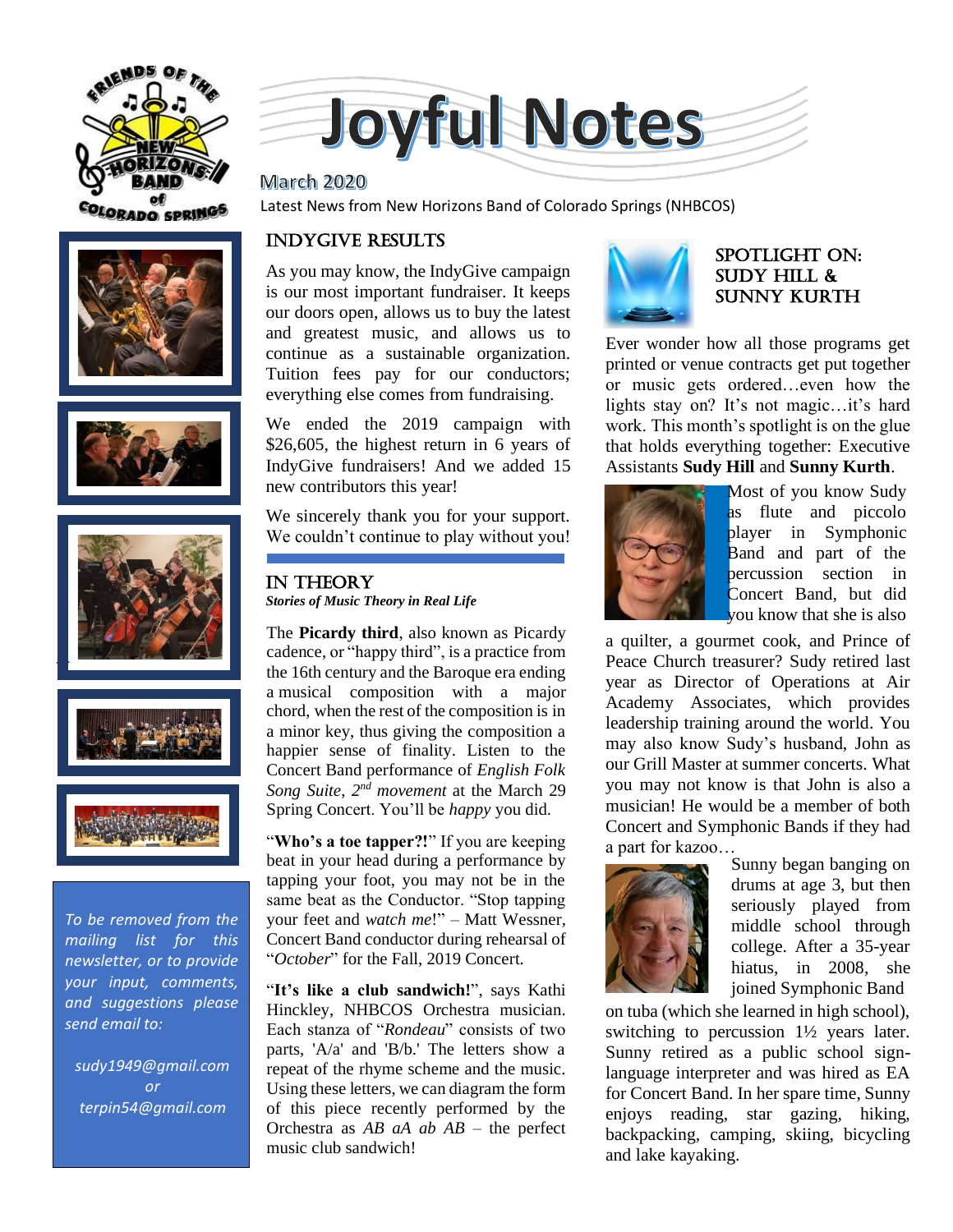

## New Board of Directors Elected

It was with some sadness that the Board of Directors said goodbye to several board members in October. The Board comprising these members saw us through some challenging times during the past several years. They did a formidable job, and all of us can thank them that we still have a viable organization where we can continue to enjoy playing music.

#### **Retiring Board Members:**

- Pama Beatty
- Dave Murray
- Kris Johnson
- Charlotte Baker
- Charles Lamoreaux

#### **Newly Elected Board Members:**

- Wayne Griffin
- Mike Lewis
- Pam Northen
- Marty Slivka
- Scott Trucksess

Dennis Atkinson, Val Bardis, Tim McDevitt, Dick Prud'homme, Sudy Hill and Sunny Kurth continue on the new Board.

#### **New Officers:**

- Dennis Atkinson, President
- Val Bardis, Vice President
- Tim McDevitt, Treasurer
- Scott Trucksess, Secretary



It's really easy to sign up for King Soopers Rewards and designate NHBCOS as your non-profit of choice. Every time you buy that quart of milk or box of K-cups, NHBCOS gets a percentage of your total sale. Contact Sudy or Sunny or any Board Member to show you how to register.

# NHBCOS ReviveS ed NuCCiO'S ReCital

Some of you may recall that in Ed Nuccio's day, he provided a recital venue for those who wished to perform either solo or in various sized groups. This allowed folks who just like to play together on their own to have a place to perform. Or, perhaps you have never considered playing with your friends outside of your current formal Ensemble (Band, Orchestra, etc.), but now that you think of it…why not?

- All members of the group must be members of NHBCOS. The only exception is that you will be allowed to bring an outside accompanist where appropriate.
- All soloists/groups need to have a quick audition with Matt Wessner, who will not only vet performances but may offer some helpful constructive advice. (If desired, he is willing to work with singles or groups outside of normal rehearsal time – arrangements to be made directly with Matt.)
- Initially, and based on a 1-hour recital with 12 participants, each performance would be limited to about 3 minutes, one piece only. Depending upon the numbers responding, this may be altered (longer piece, more than one piece, longer recital) at the discretion of the Recital Committee.
- All performers are responsible for obtaining their own music, although the NHBCOS library is available for loans. We can provide the name of someone who can re-arrange for specific, (perhaps unusual) instrument combinations, if necessary, and for a fee.
- All performers are responsible for arranging their own rehearsal time outside of Prince of Peace Church.
- The recital is scheduled for Wednesday, March 11, 6:30 p.m.

### Spring Semester well underway

Fall concerts, the holiday season, and perhaps our snowy weather… or *not*, are now behind us, our instruments are tuned and shined and we are halfway through the 2020 Spring Semester. Everyone's excited to get back to work in anticipation of our Spring Concerts (see Calendar on next page for schedules).

If you have registered, but have yet to pay your tuition, Sudy or Sunny are more than eager to accept your checks (as soon as possible, please)!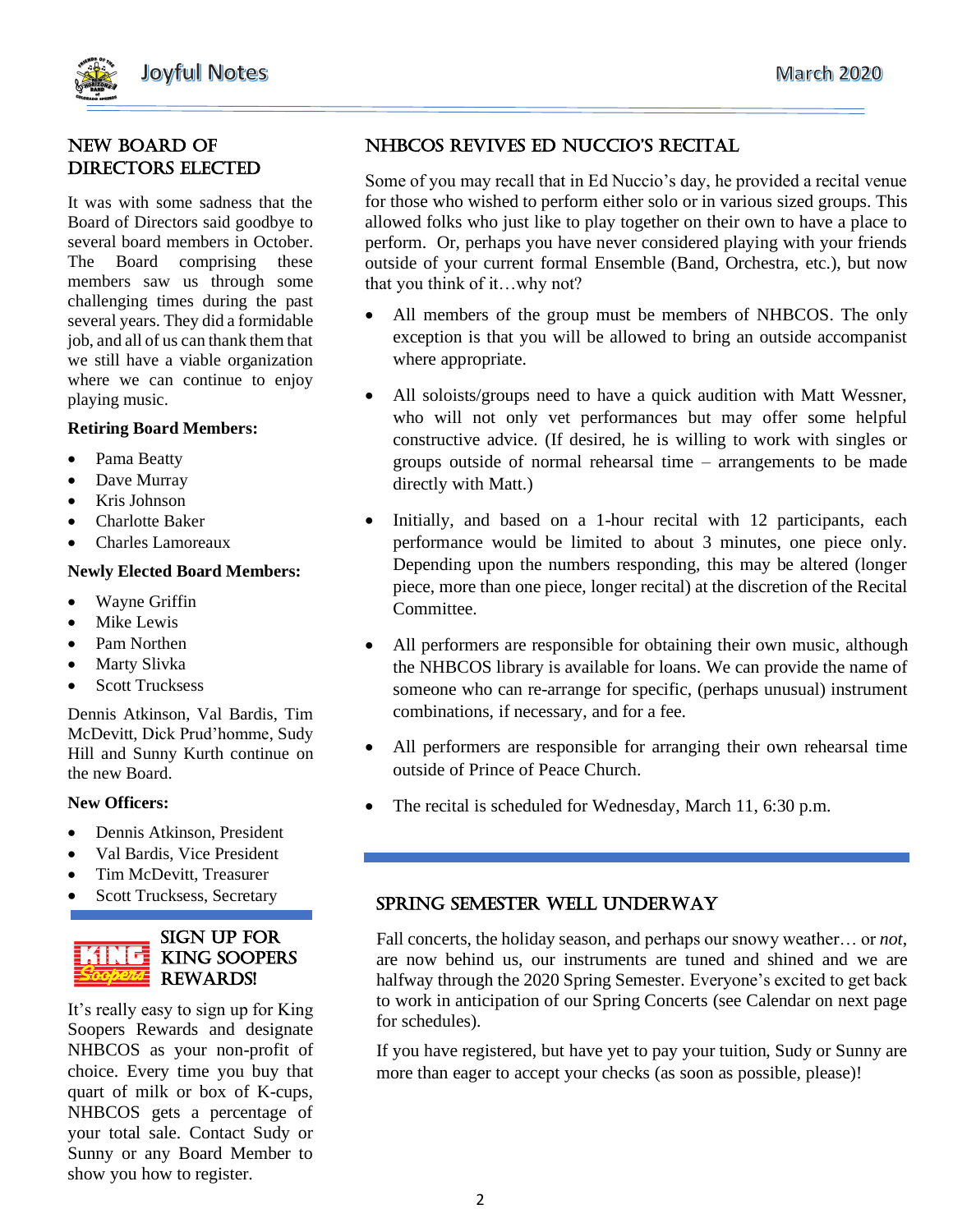

| <b>MARK YOUR CALENDARS</b>     | See current details on Event Calendar at www.nhbcos.org        |
|--------------------------------|----------------------------------------------------------------|
| March 7                        | Concert Band sectionals (Woodwinds $9:00 - 9:45$ a.m.,         |
|                                | Trombones & Low Brass $9:45 - 10:30$ a.m.)                     |
| March 8                        | Daylight Saving Time Begins – Spring Forward                   |
| March 9                        | Concert Band sectionals (Percussion 11:15 a.m. - Noon)         |
| March 11                       | NHBCOS Recital; 6:30 p.m. Prince of Peace Church               |
|                                | (Also, birthday of Lawrence Welk, b: 1903)                     |
| March 21                       | First day of Spring!                                           |
| March 23                       | Kicks Concert at Ent Center for the Arts 7:00 p.m.             |
| March 29                       | Concert & Symphonic Spring Concert at Ent Center 4:00 p.m.     |
| March 30                       | Orchestra & Purple Mountain Clarinets Spring Concert at Prince |
|                                | of Peace Church 7:00 p.m.                                      |
| May 4                          | Summer 2020 Session begins (no Prep Orchestra or Purple        |
|                                | <b>Mountain Clarinets</b> )                                    |
| Dec 12, 5:00 p.m. $-8:00$ p.m. | NHBCOS Holiday and Donor Appreciation Party at Tap Traders     |
|                                | (3104 N Nevada Ave #100, Colorado Springs, CO 80907) with      |
|                                | All In Jazz. Details forthcoming but the date, time and venue  |
|                                | are confirmed. Add it to your calendars today!                 |
|                                |                                                                |

### **MUSIC AND HEALTH – you knew there was a reason you love doing this…**

- It's heart healthy. Research has shown that blood flows more easily when music is played. It can also reduce heart rate, lower blood pressure, decrease cortisol (stress hormone) levels and increase serotonin and endorphin levels in the blood.
- **It elevates mood.** Music can boost the brain's production of the hormone dopamine. This increased dopamine production helps relieve feelings of anxiety and depression. Music is processed directly by the amygdala, which is the part of the brain involved in mood and emotions.
- **It reduces stress.** Research has found that listening to music can relieve stress by triggering biochemical stress reducers.
- It relieves symptoms of depression. When you're feeling down in the dumps, music can help pick you up - much like exercise.
- **It stimulates memories.** There is no cure for Alzheimer's disease or dementia but music therapy has been shown to relieve some of its symptoms. Music therapy can relax an agitated patient, improve the mood and open communication in patients.
- **It manages pain**. By reducing stress levels and providing a strong competing stimulus to the pain signals that enter the brain, music therapy can assist in pain management.
- **It eases pain.** Music can meaningfully reduce the perceived intensity of pain, especially in geriatric care, intensive care or palliative medicine.
- **It helps people eat less.** Playing soft music in the background (and dimming the lights) during a meal can help people slow down while eating and ultimately consume less food in one sitting.
- **It increases workout endurance.** Listening to those top workout tracks can boost physical performance and increase endurance during a tough exercise session.